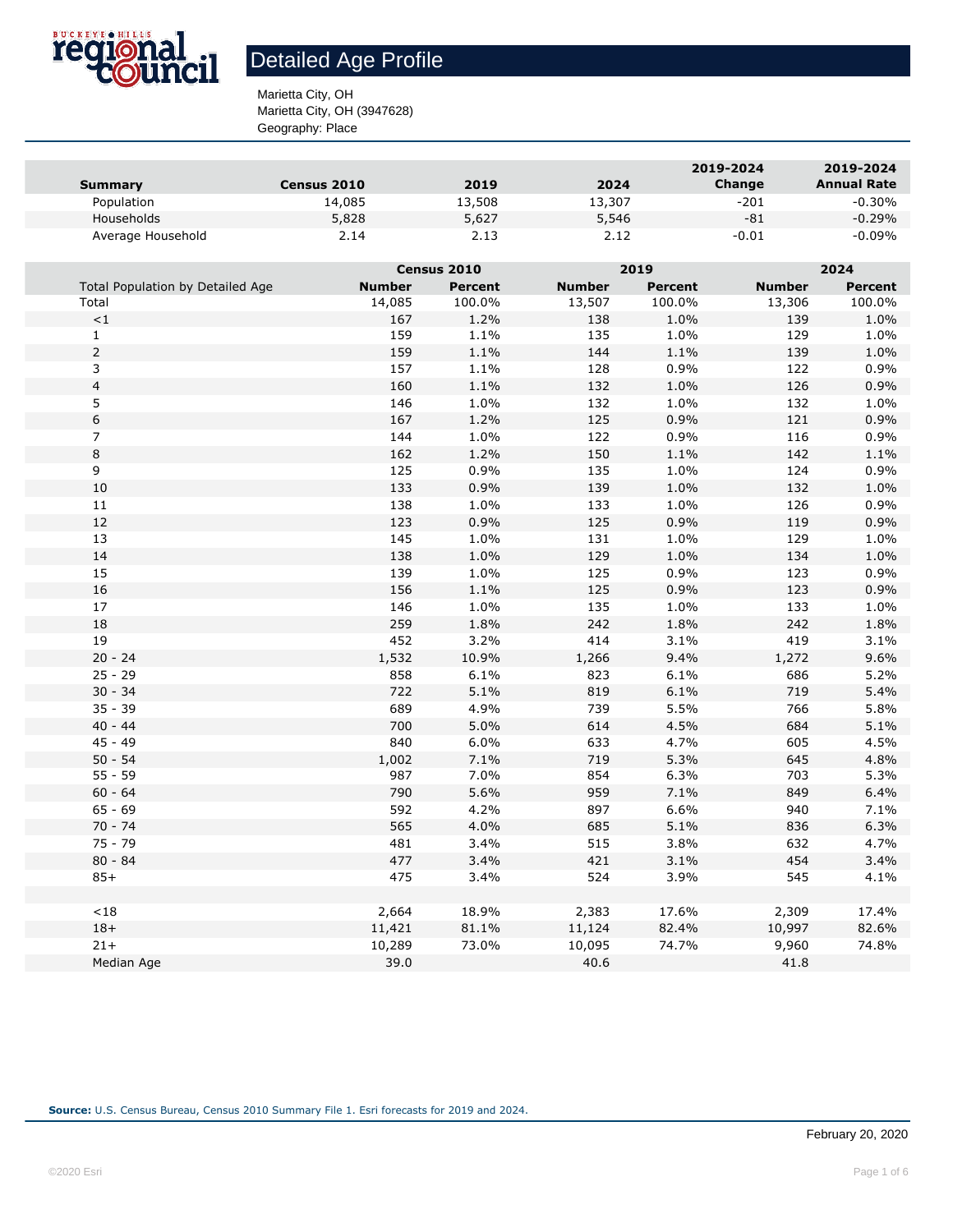

Marietta City, OH Prepared by Esri Marietta City, OH (3947628) Geography: Place

### Total Population by Detailed Age



February 20, 2020 2024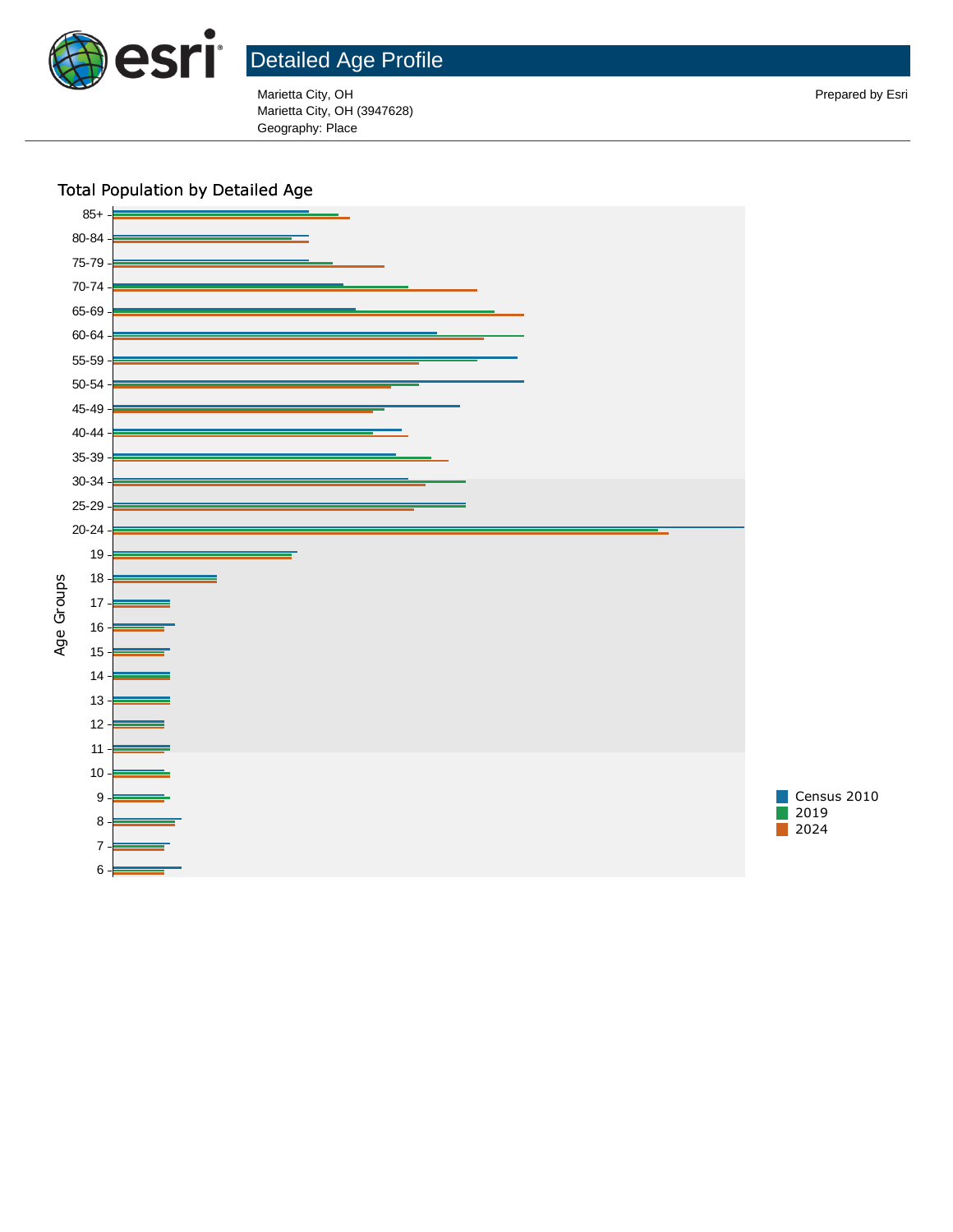| 3                      |                     |            |              |                     |              |            |
|------------------------|---------------------|------------|--------------|---------------------|--------------|------------|
| $2 \cdot$              |                     |            |              |                     |              |            |
| 2                      |                     |            |              |                     |              |            |
|                        |                     |            |              |                     |              |            |
| $<$ 1                  |                     |            |              |                     |              |            |
| 0<br>1                 | $\overline{c}$<br>3 | 5<br>4     | 6            | $\overline{7}$<br>8 | 9<br>$10$    |            |
|                        |                     |            | Percent      |                     |              |            |
|                        |                     |            |              |                     |              |            |
| 2                      |                     | 86         | 1.3%         | 82                  | 1.3%         | 78         |
| $\mathsf{3}$           |                     | 78         | 1.2%         | 64                  | 1.0%         | 61         |
| $\overline{4}$         |                     | 82         | 1.2%         | 68                  | 1.1%         | 66         |
| 5                      |                     | $71\,$     | 1.1%         | 66                  | 1.0%         | 68         |
| 6                      |                     | 86         | 1.3%         | 66                  | 1.0%         | 63         |
| $\overline{7}$         |                     | 81         | 1.2%         | 73                  | 1.1%         | 69         |
| 8                      |                     | 86         | 1.3%         | $78\,$              | 1.2%         | 74         |
| 9                      |                     | 68         | 1.0%         | 68                  | 1.1%         | 62         |
| $10\,$                 |                     | 59         | 0.9%         | 69                  | 1.1%         | 64         |
| $11\,$                 |                     | 59         | 0.9%         | 69                  | 1.1%         | 65         |
| 12                     |                     | 61         | 0.9%         | 63                  | 1.0%         | 62         |
| 13                     |                     | 82         | 1.2%         | 73                  | 1.1%         | 70         |
| 14                     |                     | 75         | 1.1%         | 74                  | 1.2%         | 77         |
| 15                     |                     | 76         | 1.2%         | 64                  | 1.0%         | 66         |
| 16                     |                     | 84         | 1.3%         | 67                  | 1.0%         | 68         |
| $17\,$                 |                     | $77$       | 1.2%         | 71                  | 1.1%         | 72         |
| 18                     |                     | 135        | 2.0%         | 121                 | 1.9%         | 122        |
| 19                     |                     | 213        | 3.2%         | 202                 | 3.1%         | 205        |
| $20 - 24$              |                     | 741        | 11.2%        | 608                 | 9.5%         | 624        |
| $25 - 29$<br>$30 - 34$ |                     | 412<br>356 | 6.2%<br>5.4% | 403<br>397          | 6.3%<br>6.2% | 320<br>364 |
| $35 - 39$              |                     | 327        | 4.9%         | 382                 | 6.0%         | 381        |
| $40 - 44$              |                     | 345        | 5.2%         | 303                 | 4.7%         | 345        |
| 45 - 49                |                     | 380        | 5.8%         | 293                 | 4.6%         | 297        |
| $50 - 54$              |                     | 464        | 7.0%         | 342                 | 5.3%         | 297        |
| $55 - 59$              |                     | 464        | 7.0%         | 385                 | 6.0%         | 332        |
| $60 - 64$              |                     | 390        | 5.9%         | 463                 | 7.2%         | 395        |
| $65 - 69$              |                     | 261        | 3.9%         | 423                 | 6.6%         | 435        |
| $70 - 74$              |                     | 256        | 3.9%         | 313                 | 4.9%         | 384        |
| $75 - 79$              |                     | 183        | 2.8%         | 214                 | 3.3%         | 273        |
| $80 - 84$              |                     | 155        | 2.3%         | 158                 | 2.5%         | 165        |
| $85+$                  |                     | 132        | 2.0%         | 148                 | 2.3%         | 159        |
| < 18                   |                     | 1,394      | 21.1%        | 1,263               | 19.7%        | 1,232      |
| $18+$                  |                     | 5,214      | 78.9%        | 5,155               | 80.3%        | 5,098      |
| $21+$                  |                     | 4,668      | 70.6%        | 4,660               | 72.6%        | 4,594      |
| Median Age             |                     | 35.8       |              | 37.8                |              | 38.9       |
|                        |                     |            |              |                     |              |            |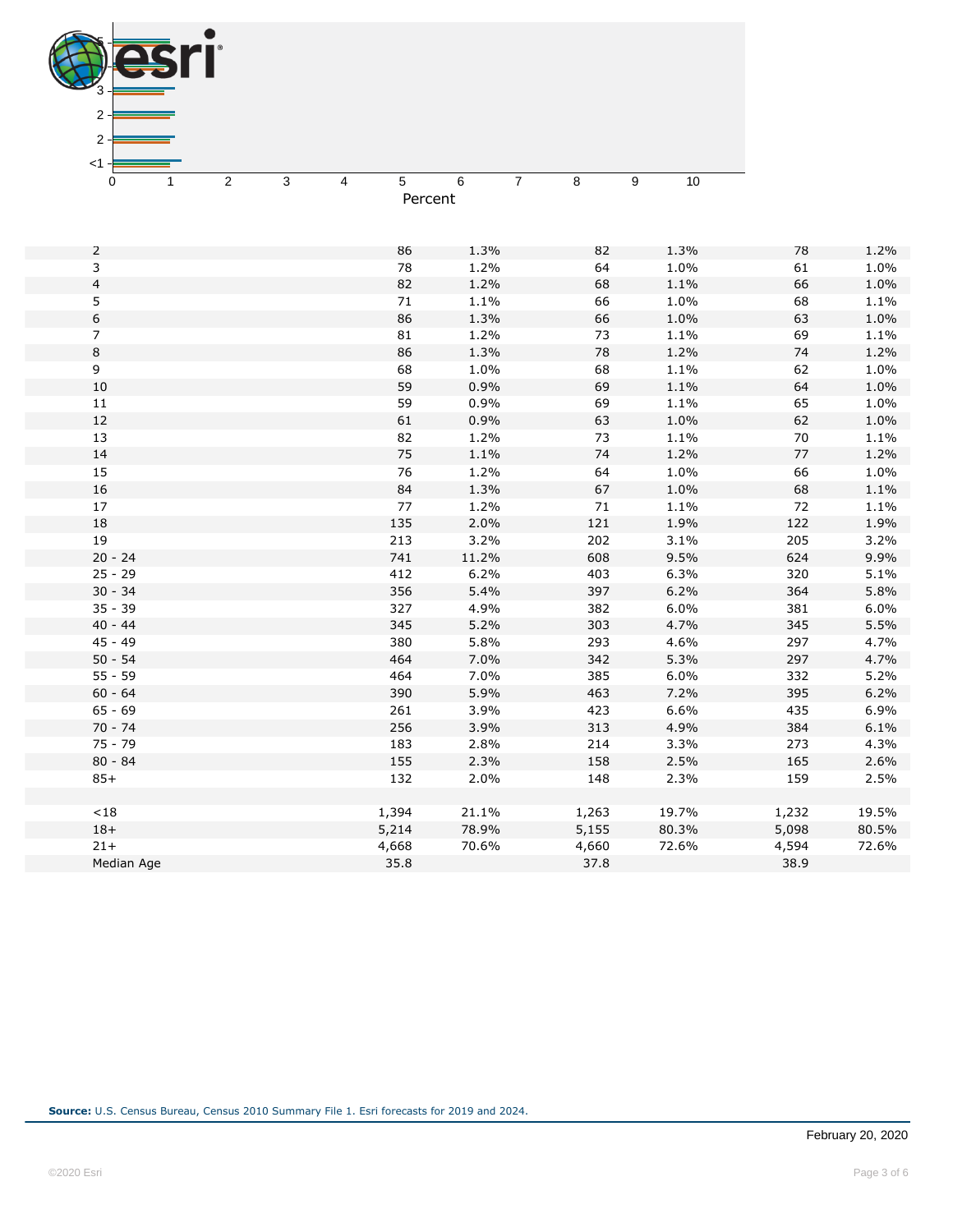

Marietta City, OH Prepared by Esri Marietta City, OH (3947628) Geography: Place

### Male Population by Detailed Age

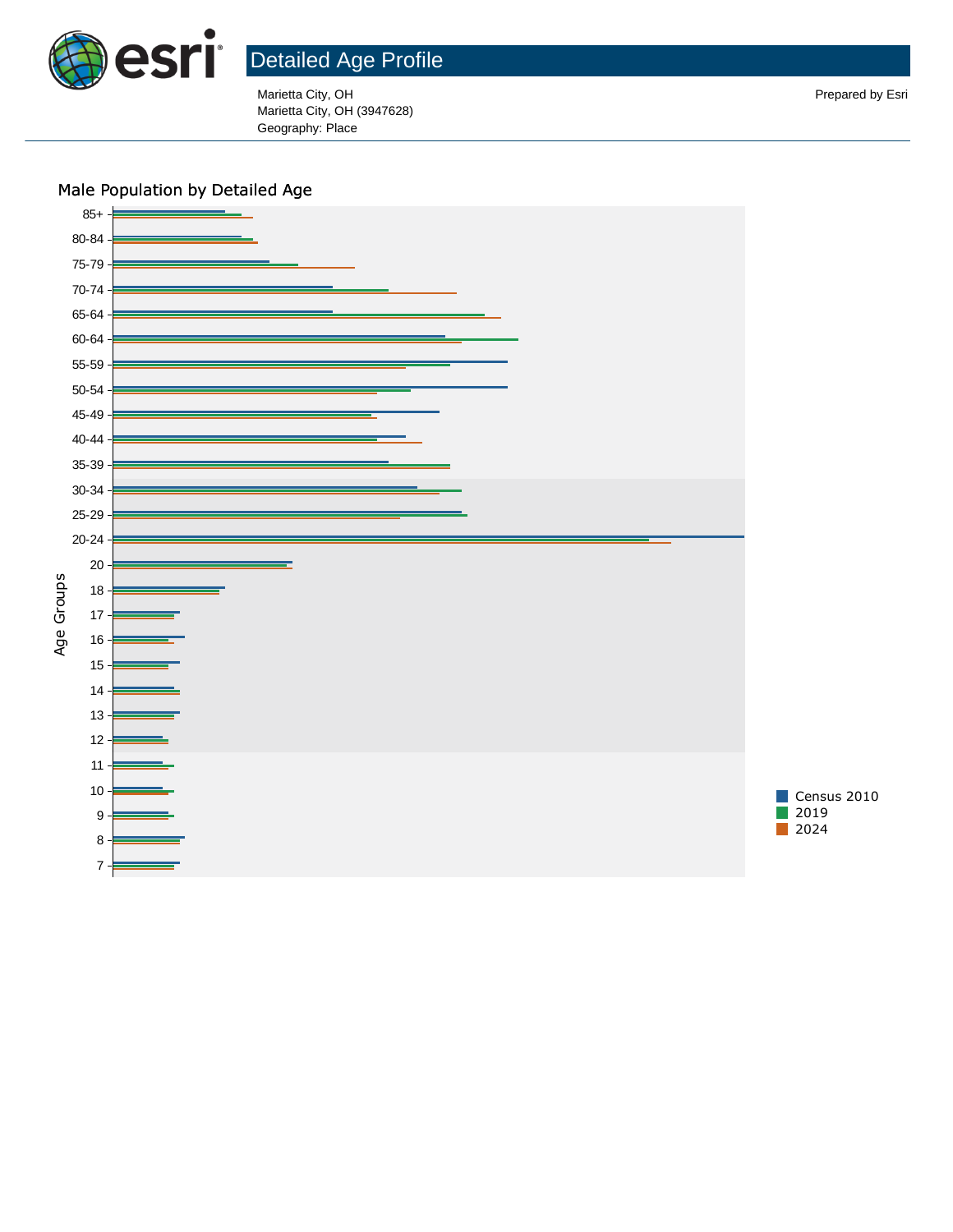

| $\overline{2}$ | 73    | 1.0%  | 62     | 0.9%  | 61    | 0.9%  |
|----------------|-------|-------|--------|-------|-------|-------|
| 3              | 79    | 1.1%  | 64     | 0.9%  | 61    | 0.9%  |
| $\overline{4}$ | 78    | 1.0%  | 64     | 0.9%  | 60    | 0.9%  |
| 5              | 75    | 1.0%  | 66     | 0.9%  | 64    | 0.9%  |
| 6              | 81    | 1.1%  | 59     | 0.8%  | 58    | 0.8%  |
| 7              | 63    | 0.8%  | 49     | 0.7%  | 47    | 0.7%  |
| 8              | 76    | 1.0%  | 72     | 1.0%  | 68    | 1.0%  |
| 9              | 57    | 0.8%  | 67     | 0.9%  | 62    | 0.9%  |
| 10             | 74    | 1.0%  | $70\,$ | 1.0%  | 68    | 1.0%  |
| 11             | 79    | 1.1%  | 64     | 0.9%  | 61    | 0.9%  |
| 12             | 62    | 0.8%  | 62     | 0.9%  | 57    | 0.8%  |
| 13             | 63    | 0.8%  | 58     | 0.8%  | 59    | 0.8%  |
| 14             | 63    | 0.8%  | 55     | 0.8%  | 57    | 0.8%  |
| 15             | 63    | 0.8%  | 61     | 0.9%  | 57    | 0.8%  |
| 16             | 72    | 1.0%  | 58     | 0.8%  | 55    | 0.8%  |
| 17             | 69    | 0.9%  | 64     | 0.9%  | 61    | 0.9%  |
| 18             | 124   | 1.7%  | 121    | 1.7%  | 120   | 1.7%  |
| 19             | 239   | 3.2%  | 212    | 3.0%  | 214   | 3.1%  |
| $20 - 24$      | 791   | 10.6% | 658    | 9.3%  | 648   | 9.3%  |
| $25 - 29$      | 446   | 6.0%  | 420    | 5.9%  | 366   | 5.2%  |
| $30 - 34$      | 366   | 4.9%  | 422    | 6.0%  | 355   | 5.1%  |
| $35 - 39$      | 362   | 4.8%  | 357    | 5.0%  | 385   | 5.5%  |
| $40 - 44$      | 355   | 4.7%  | 311    | 4.4%  | 339   | 4.9%  |
| $45 - 49$      | 460   | 6.2%  | 340    | 4.8%  | 308   | 4.4%  |
| $50 - 54$      | 538   | 7.2%  | 377    | 5.3%  | 348   | 5.0%  |
| $55 - 59$      | 523   | 7.0%  | 469    | 6.6%  | 371   | 5.3%  |
| $60 - 64$      | 400   | 5.3%  | 496    | 7.0%  | 454   | 6.5%  |
| $65 - 69$      | 331   | 4.4%  | 474    | 6.7%  | 505   | 7.2%  |
| $70 - 74$      | 309   | 4.1%  | 372    | 5.2%  | 452   | 6.5%  |
| $75 - 79$      | 298   | 4.0%  | 301    | 4.2%  | 359   | 5.1%  |
| $80 - 84$      | 322   | 4.3%  | 263    | 3.7%  | 289   | 4.1%  |
| $85+$          | 343   | 4.6%  | 376    | 5.3%  | 386   | 5.5%  |
|                |       |       |        |       |       |       |
| $<18$          | 1,270 | 17.0% | 1,120  | 15.8% | 1,077 | 15.4% |
| $18+$          | 6,207 | 83.0% | 5,969  | 84.2% | 5,899 | 84.5% |
| $21 +$         | 5,621 | 75.2% | 5,435  | 76.7% | 5,366 | 76.9% |
| Median Age     | 42.0  |       | 43.8   |       | 44.8  |       |
|                |       |       |        |       |       |       |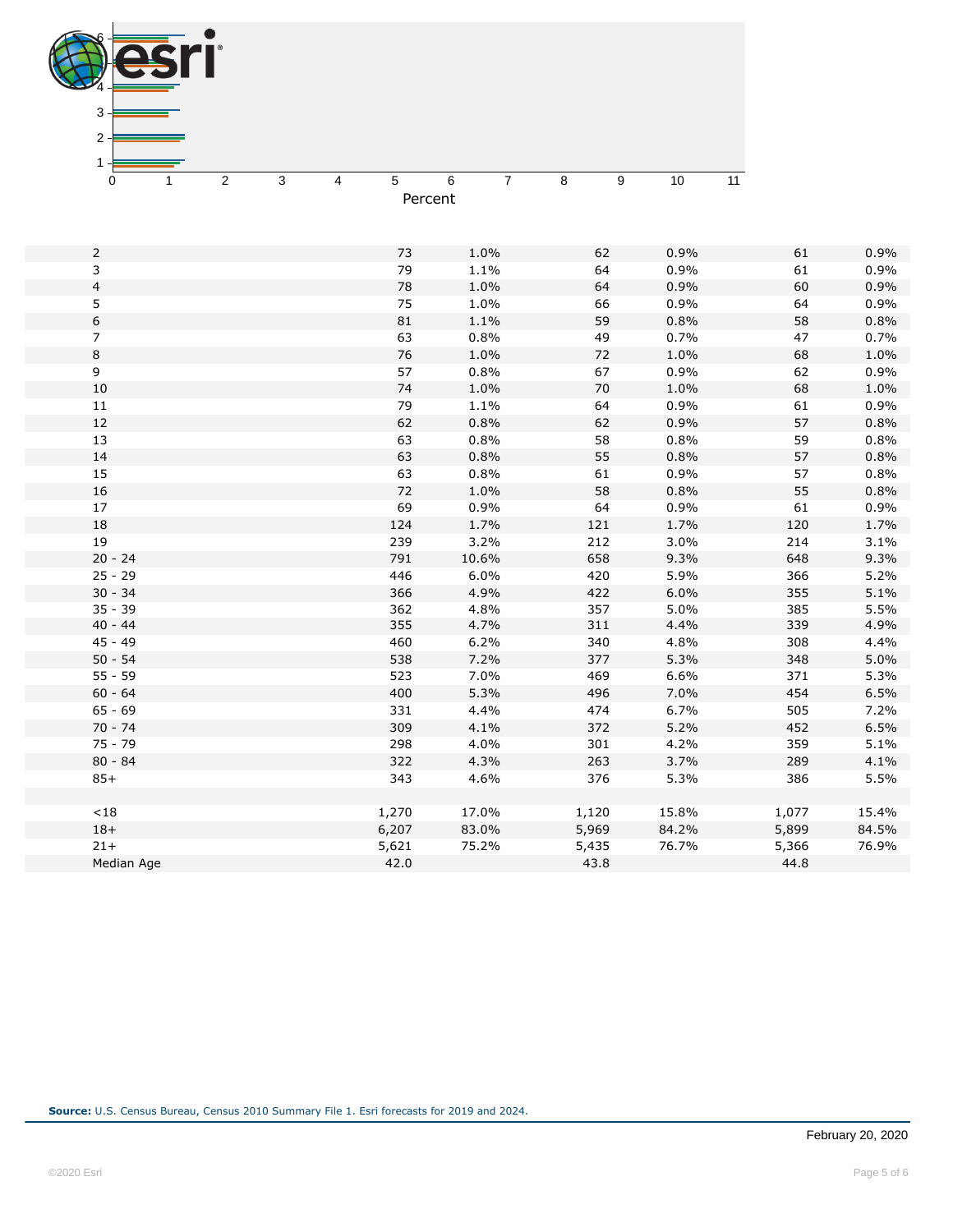

Marietta City, OH Prepared by Esri Marietta City, OH (3947628) Geography: Place

Female Population by Detailed Age